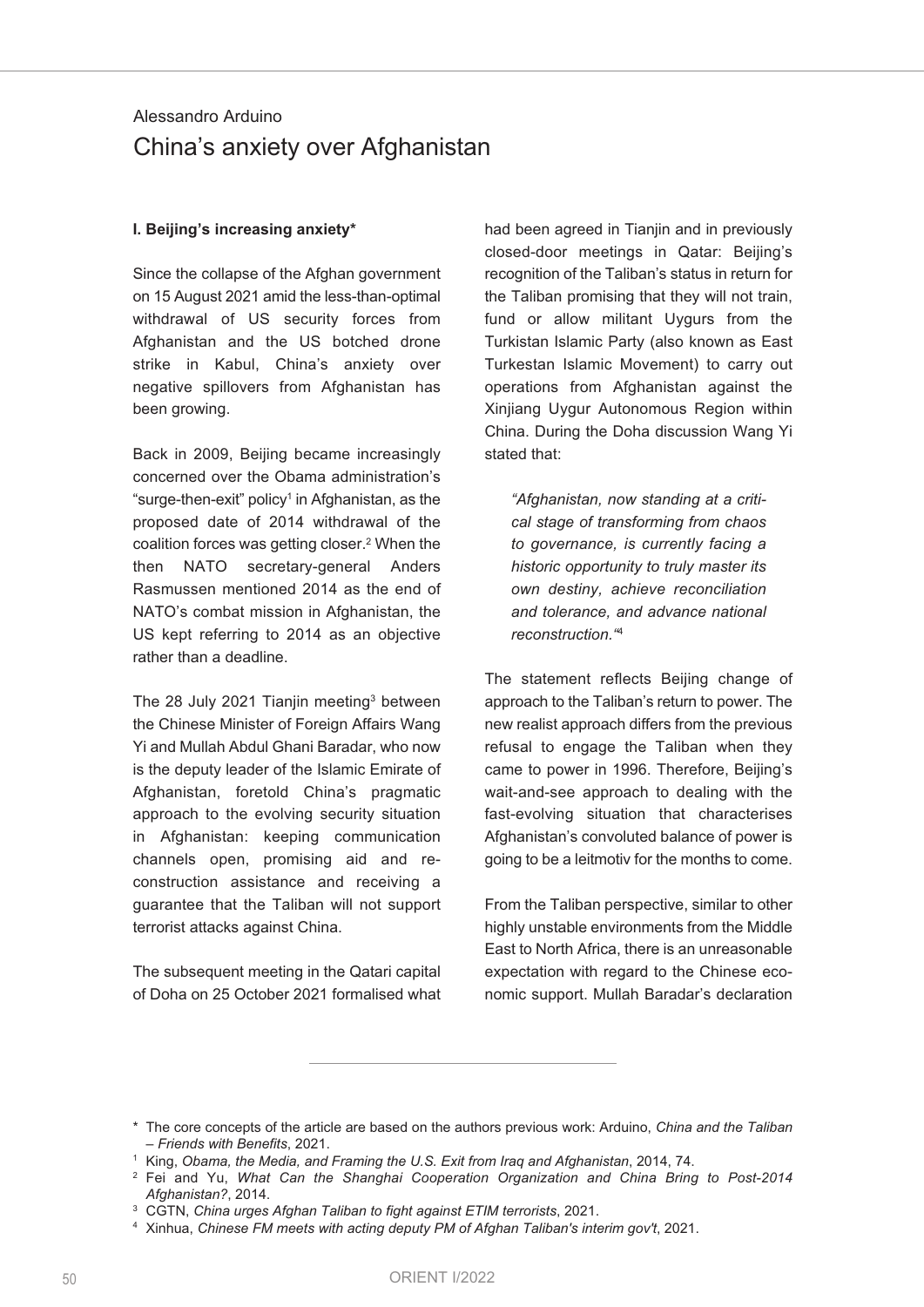that Beijing is willing to provide capital and infrastructural assistance at short notice echoes the expectations of Hassan Nasrallah, the secretary-general of the Lebanese Hizbollah organisation, <sup>5</sup> or even those of the government of Bashar al-Assad in Syria, all of which look to China's Belt and Road Initiative (BRI) as a quick solution to the looming economic crisis.

Nevertheless, Beijing is well aware that in the long term, unmet expectations from the Taliban side could constrain the expansion of the USD 63bn China Pakistan Economic Corridor (CPEC). The bus blast that killed 10 Chinese engineers near the construction site of the Dasu hydropower plant in Pakistan, not far from the Afghan border, is a case in point. $^6$ 

Wang Yi's statement during the Group of 20 Foreign Ministers' Video Conference on Afghanistan, <sup>7</sup> summarised China's pragmatic position on the fast-evolving situation in Afghanistan: "The destiny of Afghanistan is once again in the hands of the Afghan people, yet there is still uncertainty in its future development." Wang's statement then articulated six points that are at the core of China's commitment to Afghanistan:

- (1) The first was related to immediate humanitarian assistance. In this respect, China has already provided USD 31m in equipment, including three million doses of the COVID-19 vaccine.
- (2) The second point was a call to end all economic sanctions and free Afghanistan's foreign exchange reserves, which, according to Beijing, are used unilaterally as a bargaining chip to exert political pressure on Afghanistan. Instead, Beijing calls for a multilateral approach

led by international financial institutions to provide financing support. There is no mention of unilateral aid under the BRI or involving just the China-led Asian Infrastructure Investment Bank.

- (3) The third point delved into inclusivity, something that the caretaker government failed to provide by neglecting to accommodate all the Taliban groups jockeying for cabinet positions. According to the Afghanistan expert Antonio Giustozzi, 8 the main fault line lies between the Taliban's supreme leader Mullah Haibathullah Akhunzada and key Taliban figures in the new government such as acting defence minister Mohammad Yaqub and Baradar on the one hand, and the group's top military leaders in the south on the other. The international call for more inclusive representation of minorities and women fell short of recognising the compelling need to accommodate all the groups that had delivered the Taliban's victory. In this respect, Beijing does not feel compelled to call for the inclusion of all ethnic groups, unlike Iran or Tajikistan, which would like to see the representation of ethnic minorities – the Hazaras in Iran's case and the Tajiks in Tajikistan's – which would be critical to ensuring stability along their respective borders with Afghanistan. Nevertheless, cooperating with a government that is not composed exclusively of Taliban elements could make collaboration more palatable for Beijing on the international scene.
- (4) The fourth point called to the fore President Xi's notion of a "community with a shared future for mankind," which stresses the importance of counter-

<sup>5</sup> Vohra, *China Wants to Be Lebanon's Savior*, 2020.

<sup>6</sup> BBC, *Chinese engineers killed in Pakistan bus blast*, 2021.

<sup>7</sup> Embassy of the People's Republic of China in Singapore, *Wang Yi Attends the G20 Foreign Ministers' Video Conference on Afghanistan*, 2021.

<sup>8</sup> Terrorism Monitor, *Terrorism Monitor Interview with Dr. Antonio Giustozzi*, 2021.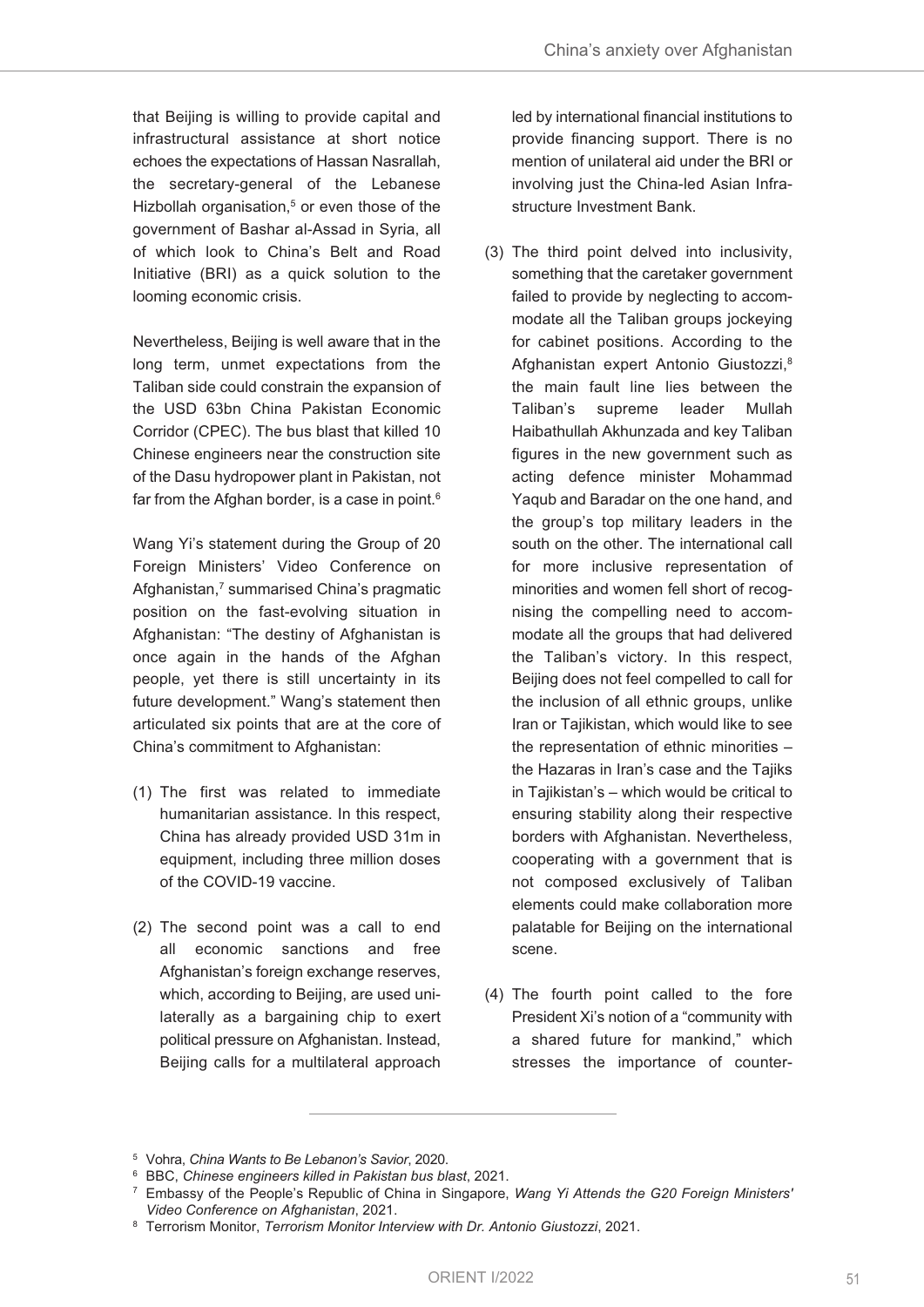terrorism cooperation and calls for the Taliban to honour their promise to oppose all international terrorist forces.

- (5) Fifth, Wang Yi pointed the finger directly towards NATO, calling on the organisation to take the primary responsibility for dealing with the increasing wave of migrants from Afghanistan.
- (6) The final point summarised the Chinese vision for a new security architecture, namely one in which the United Nations acts as the main channel for maintaining peace and stability in Afghanistan and for offering humanitarian assistance.

#### **II. Beijing view on border containment**

The Taliban's grip on power in Kabul and long-term survival hinges on the caretaker government's ability to learn from the group's failed attempt to govern Afghanistan from 1996 to 2001 while facing new challenges arising from a more fluid and fast-changing security environment. To complicate the matter, the legacy of Afghanistan's 40 years of war is an economy based almost exclusively on foreign aid and the opioid trade.

*"In the wake of collapse of the Soviet Union, Central Asia has transformed into a key hub along the Afghan opiates trafficking routes. Around 30 percent of the heroin manufactured in Afghanistan is estimated to be smuggled through Central Asian republics in its way to booming drug markets in Russia and Eastern Europe."*<sup>9</sup>

Also, for hundreds of years, Afghanistan's political and security structure has revolved around decentralised militias and not a centralised state, making it unlikely that political arrangements forged in Kabul will survive over the long term.

China's wait-and-see approach in response to Kabul's fall will persist until the Taliban begins to achieve a modicum of stability.<sup>10</sup> In this respect, China shares the fears of Afghanistan's Central Asian neighbours: the rise of Islamist terrorism, a new wave of refugees and increased narcotics trafficking. Through the Shanghai Cooperation Organisation (SCO), the Central Asian countries, Russia and China have for many years preached against the "three evils" of ethnic separatism, religious extremism and international terrorism. 11 Recent SCO members like India, Pakistan and the newly admitted Iran are plagued by the same problem. Still, it seems that a multilateral approach to the Afghan issue is not going to appear any time soon. Since its founding 20 years ago, the SCO had as one of its key objectives Afghan risk mitigation. Today, a multilateral approach to crisis management in Afghanistan could be the litmus test of the SCO's matured capabilities in containing negative spillover into Central Asia. However, the only recent development of any significance in the organisation was the acceleration of the acceptance of Iran as full member, <sup>12</sup> as SCO members such as Tajikistan feel that Iran will now exert greater influence on Afghanistan and therefore needs to be drawn into the organisation's fold.

In the short term, the government of the Islamic Emirate of Afghanistan under the Taliban is not likely to achieve international recognition given its less than inclusive nature and the remarkable number of internationally designated terrorists within its ranks. If the government does attain recognition nonethe-

<sup>9</sup> De Danieli, *Beyond the Drug-Terror Nexus: Drug Trafficking and State-Crime Relations in Central Asia*, 2014.

<sup>10</sup> Arduino, Pantucci and Xiaoyong, *What Are the Implications of US Withdrawal from Afghanistan?*, 2021.

<sup>11</sup> Yuan, *China's Role in Establishing and Building the Shanghai Cooperation Organization (SCO)*, 2010.

<sup>12</sup> Islamic Republic News Agency (IRNA), *SCO officially accepts Iran permanent membership*, 2021.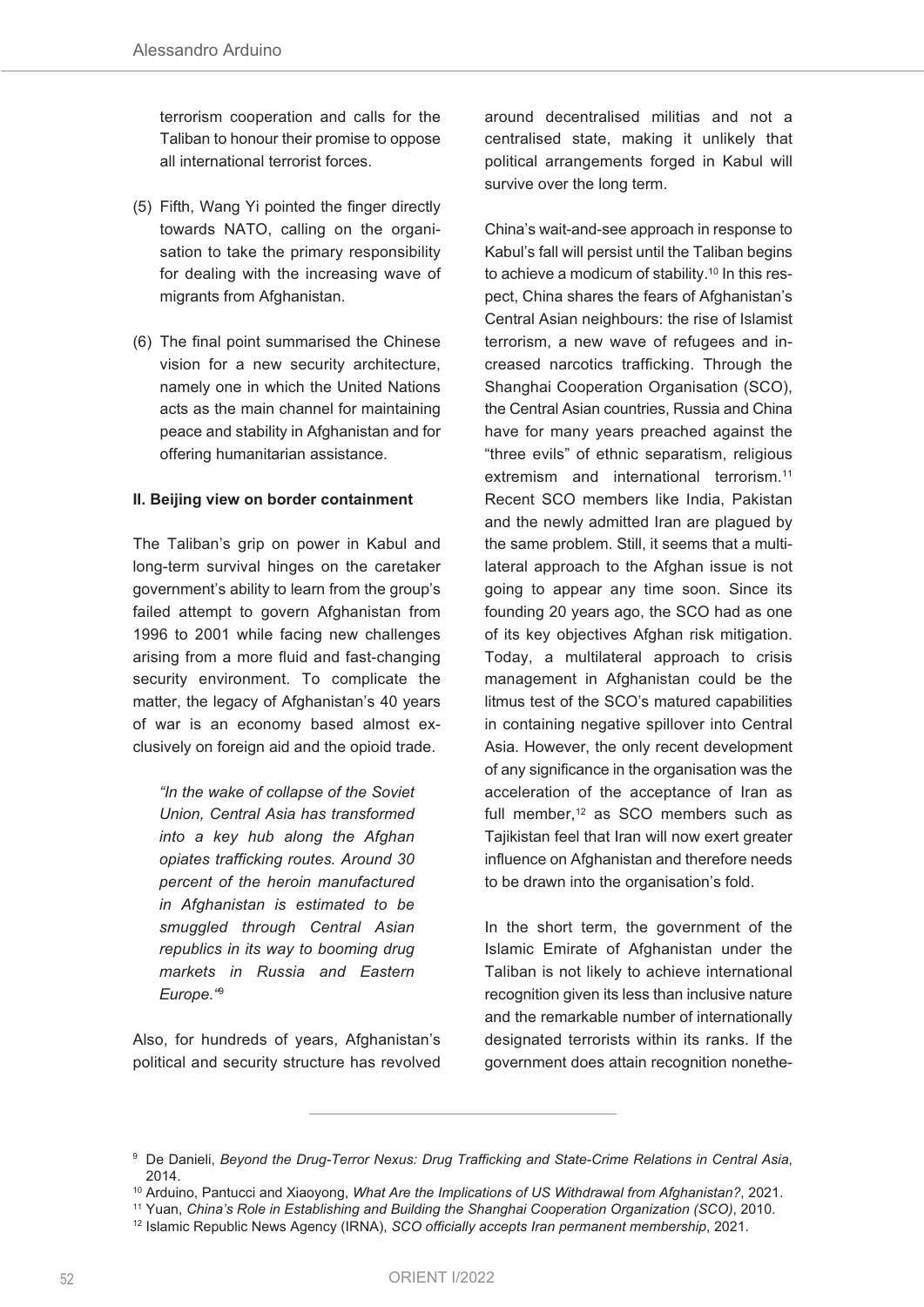less, that will have several legal ripple effects, which the United States will consider a severe setback for its security interests in the region. For example, the Taliban could rightfully claim the USD 9bn of Afghan Central Bank reserves lying idle in New York<sup>13</sup> or legally deny access to its airspace to any unwelcome drone.

In this respect, a broad range of scenarios regarding the country's future can be envisioned, stemming from two extremes: the Taliban building a functional Islamic emirate, and civil war. While today's Taliban are not the same as the group that was in power two decades ago, the stability of Afghanistan remains a key question. <sup>14</sup> In this regard, the interruption of external funding for Afghanistan has exacerbated an already critical humanitarian situation.

Also, the evolution of the so-called Islamic State's footprint from Syria to Afghanistan into the Islamic State in Khorasan Province (ISKP) is a serious threat to the Taliban's stabilisation process. Recent attacks such as the one at Kabul International Airport, taking the lives of hundreds of Afghans and 13 US service members, complicate Taliban efforts to demonstrate its control of Afghanistan. Terrorist attacks on Shi'a mosques could soon escalate into an ISKP assassination campaign to eliminate high-level Taliban cadres, using the same tactics previously employed by the Taliban themselves when they attacked Afghan government officials. At the same time, in seeking greater cooperation with China and other external powers, the Taliban could tarnish their Islamist credentials, promote dissatisfaction within their ranks, which will in turn increase the ISKP's recruitment. 15

Notwithstanding the uncertainties, China, Russia, Iran and Pakistan have maintained their diplomatic presence in Kabul, hoping to keep a direct line to the Taliban and an intelligence-gathering presence on the ground. But each country's crisis management approach in Afghanistan differs in capabilities and expectations. Beijing is closely monitoring how the other SCO members are responding to the Afghan crisis. It can be presumed that Pakistan will foster its relationship with the Taliban as a buffer against India. <sup>16</sup> The visit of Lieutenant General Faiz Hameed, the director of Pakistan's Inter-Services Intelligence, to Kabul just after the Taliban had taken possession of the presidential place is a case in point. Also, Pakistan is set to play a game that has been well rehearsed, which is to serve as the conduit to Afghanistan's power brokers. In this respect, having long stonewalled Islamabad's request for Turkey's armed drones, Ankara has agreed to transfer to Pakistan the technology for the production of Anka combat drones<sup>17</sup> in exchange for strategic support in the region. While Beijing is counting on Islamabad's close relations with the Taliban, the rise of Tehrik-i-Taliban Pakistan and the return of Ankara on the scene is casting a shadow on the "all weather Sino-Pakistani friendship".

Iran is already in full crisis management mode. Hopes for an inclusive government with the Shi'a Hazara minority being represented have not materialised. Meanwhile, the Iranian border is being hit by a wave of Afghan refugees at a time of severe pandemic and economic distress for Tehran. Following an increased presence of Iranian troops, the border between the two Islamic republics now

<sup>13</sup> Stevenson, *Short on Money, Legal and Otherwise, the Taliban Face a Crisis*, 2021.

<sup>14</sup> Dorsey, *Initial Taliban Moves Don't Convince Afghanistan's Neighbors of a New Regime*, 2021.

<sup>&</sup>lt;sup>15</sup> Author discussion with Antonio Giustozzi and Raffaello Pantucci on 9 November 2021.

<sup>16</sup> Al Jazeera, *Pakistan urges Taliban to start peace talks with Afghan gov't 20*, 2020.

<sup>17</sup> Pak5 News, *Pakistan, Turkey to produce military drones*, 2021.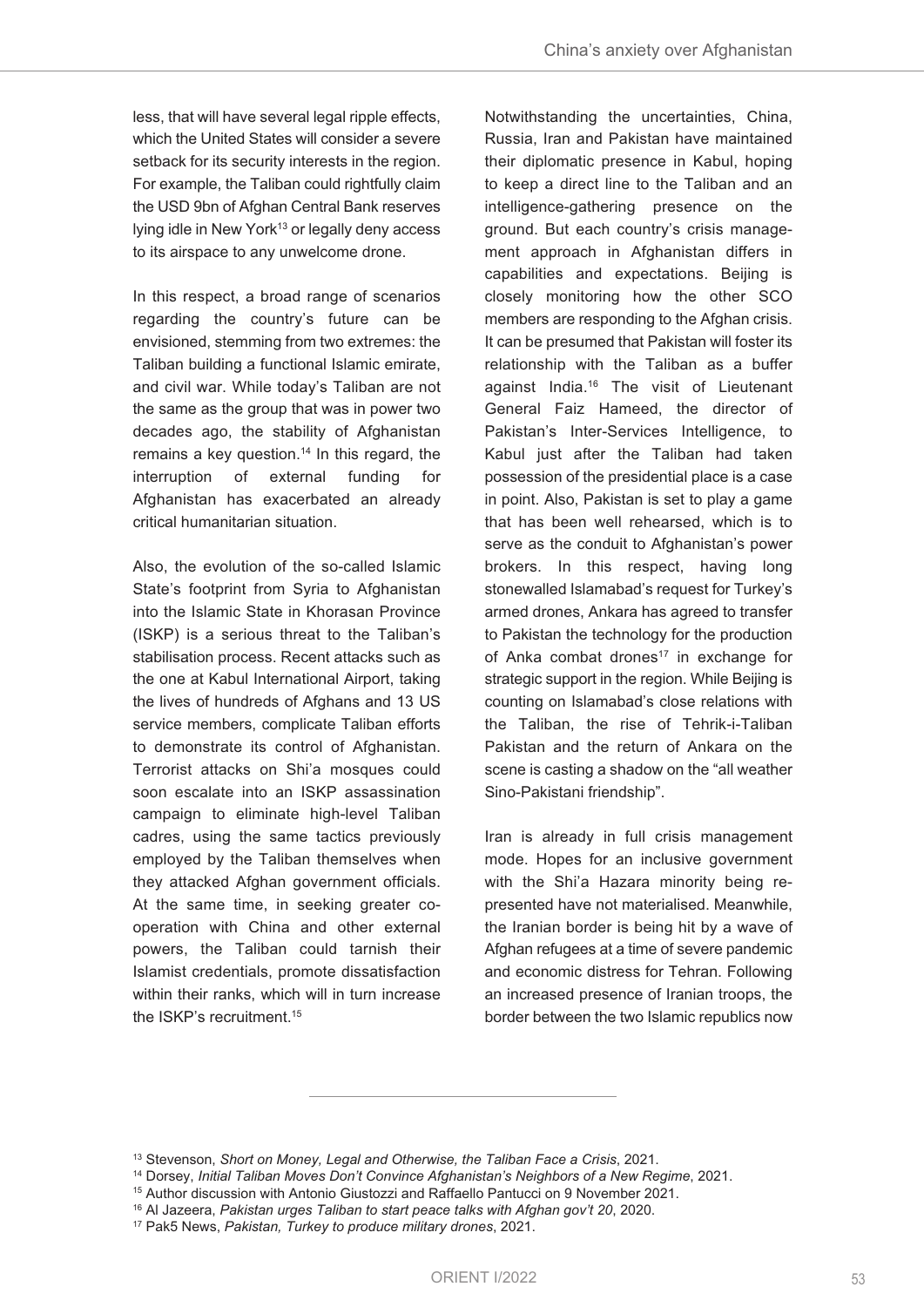seems stable. Likewise, Turkey has deployed additional military personnel at its border with Iran and erected a wall to contain additional waves of Afghan refugees slipping in through Iran. In Ankara, public criticism over the influx of Afghan migrants is even higher than in Tehran as Turkey struggles with an economic downturn that has been exacerbated by the ongoing pandemic. <sup>18</sup> In this respect, the interests of Beijing and Tehran are fully aligned and the development of the recently signed 25 years cooperation agreement could cause an increase in arms transfers from China to Iran when the US sanctions are lifted.

In the case of Russia, direct military intervention in Afghanistan is even more unlikely than a Chinese intervention. Nevertheless, Russian military bases in Central Asia provide Moscow with timely intelligence. Meanwhile, joint Russian military drills with forces from Uzbekistan and Tajikistan mean that Moscow has a rapid reaction force in close proximity to Afghan borders if the need for intervention arises. In fact, Russia has several military facilities in Central Asia, inherited from the Soviet period. These include the Kant Air Base near the Kyrgyz capital, Bishkek, and the 201<sup>st</sup> Military Base in Tajikistan, which is an encompassing label for a group of bases and outposts that sprawl from the Tajik capital, Dushanbe, to the border with Afghanistan.

Beijing maintains a little-known military base in Tajikistan's Gorno-Badakhshan province, near the Wakhan corridor, the 92 kilometres of border that China shares with Afghanistan. The base was previously devoted to the training of Afghan mountain forces and to joint training between Tajikistan's border guards and China's People's Armed Police.

The US, for its part, has lost two strategic military components in Afghanistan since the fall of Kabul. Future US operations in the region are likely to be carried out in an overthe-horizon manner. This refers primarily to the use of combat drones and precision strikes launched from regional locations. It is worth highlighting that the chairman of the US Joint Chiefs of Staff, General Mark Milley, raised the possibility of the US using Russian bases in Central Asia to improve its ability to monitor the Afghan terror threat during a meeting with the Russian Chief of General Staff, General Valery Gerasimov<sup>19</sup> US President Joe Biden has used the notion of over-the-horizon capability to rebut criticism that the US pullout from Afghanistan will encourage terrorists to gather there and plan brazen attacks on US soil once again. Unfortunately, the promise of winning a war on terror in Afghanistan by employing only air assets with precision-guided munitions has been graphically deflated by the tragic mistake that cost the lives of 10 Afghan civilians during the botched US drone strike in Kabul on 29 August 2021. <sup>20</sup> From a diplomatic standpoint, the US Secretary of State Antony Blinken has designated Qatar as a "protecting power" for US interests in Afghanistan. 21

In this respect, China has viewed the US military presence in Afghanistan with ambivalence. On the one hand, Beijing benefited from the stabilising effect of the US security umbrella, yet on the other it was also concerned that Afghanistan allowed the US better intelligence capabilities against China and power projection in Central Asia. While the official narrative in Beijing is still bent on the claim that "the failure of the war on terror has taught us those countries should stop

<sup>18</sup> Guzel, *Fearing Afghan refugee influx, Turkey reinforces border*, 2021.

<sup>19</sup> Gordon and Lubold, *US Asked Russia about Offer of Bases to Monitor Afghan Terror Threat*, 2021.

<sup>20</sup> Arduino, *Kabul drone strike exposes myth of Joe Biden's 'over the horizon' war on terror*, 2021.

<sup>21</sup> Al Jazeera, *Qatar to act as US diplomatic representative in Afghanistan*, 2021.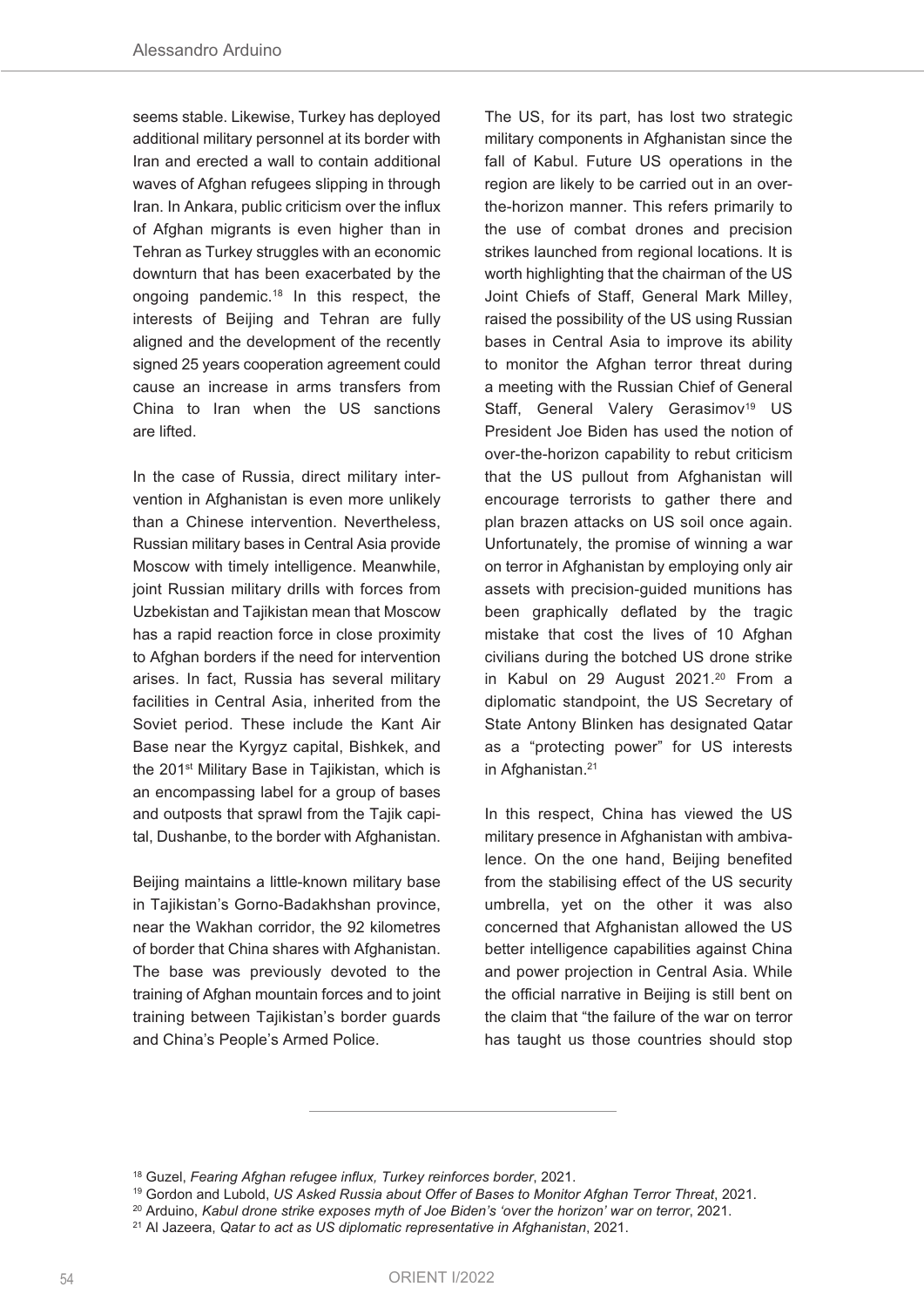using anti-terrorism operations as a pretext to intervene in other countries […] and the UN should lead the global war against terrorism,"22 Beijing is still concerned that the ability of the US to deal with the terrorist threat has become severely limited.

## **III. Crisis management in Afghanistan by Beijing and Moscow**

The fall of Kabul to the Taliban accelerated Iran's access to the SCO. It also put another Central Asian organisation, the Collective Security Treaty Organization (CSTO), on alert. <sup>23</sup> While China has relentlessly tried to shape the SCO towards economic diplomacy, Russia shaped the CSTO to reflect its core value: power expressed by military might. Although it is a member of both organisations, the CSTO represents Moscow's security embrace of the region's post-Soviet states. 24

China and Russia share the same level of anxiety towards the future of Afghanistan. Moscow took a different approach. In contrast to China's velvet glove, it showed an iron fist, leading the large-scale "Combat Brotherhood" CSTO exercise involving more than 4,000 troops near the Tajik-Afghan border on 18 October 2021, <sup>25</sup> The exercise, which involved air and armour assets, sends a clear warning to Kabul to toe the line.

Looking at a clear-cut division of labour between Beijing and Moscow could be an oversimplification; it is not just China providing funding and Russia security. The Moscow approach to the containment of the Afghan crisis expands across multiple layers. While China does count on rapid Russian military prowess, Moscow's diplomats feel at home in the former Soviet countries, and they are already pressuring Tajikistan to avoid any escalation.

Tajikistan has not recognised the Taliban government, and both sides took pot shots at each other in the weeks following Kabul's fall. Dushanbe's approach is different from the one employed by Afghanistan's other Central Asian neighbours, Turkmenistan and Uzbekistan. The latter two countries have chosen the diplomatic route, promoting a modicum of trade in the hope of heading off a collapse of the Afghan economy and sending a new wave of migrants over the border, or worse, spawning a new generation of recruits for the Islamic State in Khorasan. As happened decades ago, Tajikistan is supporting the Northern Alliance against the Islamic Emirate of Afghanistan. The Northern Alliance of today pales in comparison to its recent past, looking in disarray and without a commonly agreed strategy. Therefore, the October joint military exercise by the Russia-led CSTO near the Tajik-Afghan border was an expression of Dushanbe's firm bet on Moscow.

The drills at the border continue a trend of Russia flexing its military muscle to send notso-subtle messages. In September, it held the massive Zapad-2021 drill in western Russia and Belarus. Involving a reported 200,000 troops from the ground, air, naval, nuclear, chemical, biological and radiological defence units from the Russian Western Military District, Baltic Sea and Arctic Sea, the exercise was a clear message to NATO amid rising tensions in the area.

While the Zapad<sup>26</sup> exercise allows the Russian General Staff to test operational concepts and tinker with new combinations of

<sup>22</sup> Xiaoqiang, *A tale of two anti-terror modes*, 2021.

<sup>23</sup> Allison, *Protective Integration and Security Policy Coordination: Comparing the SCO and CSTO*, 2018.

<sup>24</sup> Kropatcheva, *Russia and the Collective Security Treaty Organisation: Multilateral Policy or Unilateral Ambitions?*, 2016.

<sup>25</sup> TASS, *Moscow-led bloc to engage over 5,000 troops in Combat Brotherhood drills in Tajikistan*, 2021.

<sup>26</sup> Clark and Barros, *Russia's Zapad-2021 Exercise*, 2021.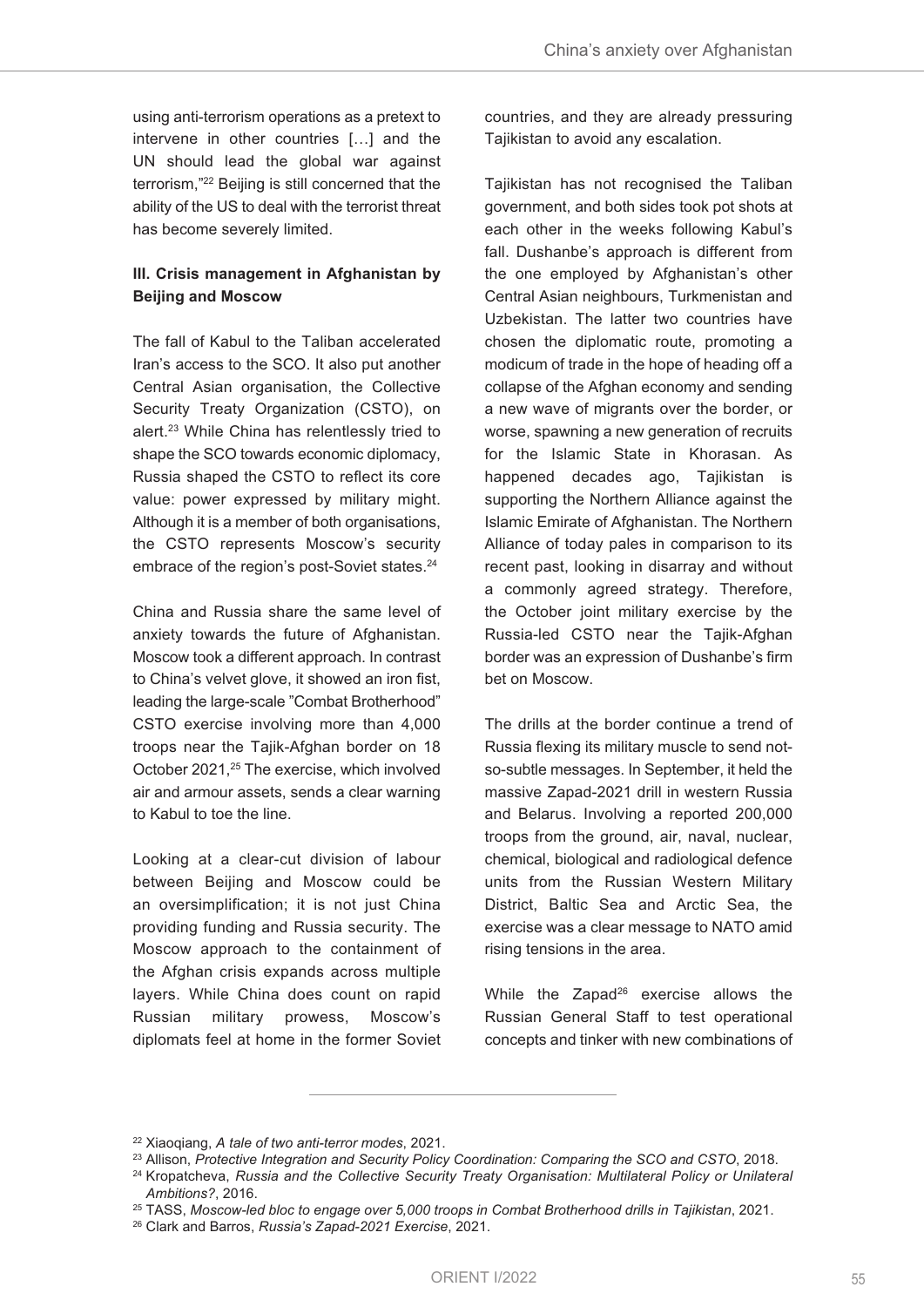material and logistical elements, the drill in Tajikistan was aimed more at showcasing the Russian military's battle readiness. Predictably, both military drills saw the deployment of drones for scouting and combat missions, though the Tajikistan exercise allows Moscow to demonstrate its ability to project its unmanned aerial and land combat capability from military bases next door to Afghanistan – an effort that is far less complex than the over-the-horizon strategy of the US towards combating terrorist groups emboldened by the Taliban takeover.

Russian military bases in Central Asian countries and joint military drills in proximity to their Afghan borders provide Moscow with timely intelligence and boots on the ground for a rapid reaction force if the need arises – two strategic advantages that the US has lost since the fall of Kabul. While Zapad and Brotherhood exercises are different from an operational point of view, the messages being sent to Kabul and Brussels will not be lost in translation: the long-term costs of confronting Russia will outclass any short-term benefits.

All these reminders from Moscow to Kabul were reinforced when a high-level delegation from the Islamic emirate visited Russia to discuss the future of Afghanistan together with China and Pakistan. <sup>27</sup> The meeting took place in the wake of another ISKP attack, which killed over 40 people in a Kandahar mosque, giving Russia another opportunity to pressure the Taliban.

Although Beijing and Moscow's plan to work together on the world stage<sup>28</sup> was always encountered by broad scepticism, the impact of a Sino-Russia temporary alignment of interests in Afghanistan is not to be discounted. Following an earlier G-20 meeting on Afghanistan via video conference, the

Moscow Format Consultations reiterated the willingness of China and Russia to cooperate with the Taliban without being the first to recognise their official status. Moreover, the call for the UN to lift sanctions to Afghanistan to avoid a humanitarian crisis was part of the Moscow summit's promises to the Taliban: Chinese economic aid and Russia diplomatic support at the international level. At the same time, Russian military manoeuvring on the Tajik-Afghan border is a timely reminder in case of Taliban failure to maintain their part of the deal.

Therefore, it will be crucial to see whether the Sino-Russian call for the international community to work with the Taliban rationally and pragmatically will gain traction. These developments highlight several truths of the chaotic US withdrawal from Afghanistan: while Washington got a bloody nose, the problem is now in Chinese and Russian hands, and the price they pay could be higher.

As predicted, this means that both Beijing and Moscow will have to devote more resources to the issue – while the US is focusing more tightly on its own interests, namely the Indo-Pacific. <sup>29</sup> Nevertheless, the effects of the Sino-Russian commonality of intent in Afghanistan will be felt not only in South and Central Asia. The US withdrawal from Afghanistan increased the anxiety of several US partners in the MENA region. The Gulf states in particular are looking at viable alternatives following a perceived US abandonment. <sup>30</sup> A joint success of Moscow and Beijing in Afghanistan would increase their perception as a reliable security partner, but previous military cooperation with the US could not be disentangled overnight. At the same time, Afghanistan and Central Asia are the near abroad for both Beijing and Moscow; this is not the case for the Middle East.

<sup>27</sup> TASS, *Taliban hold talks with Russian, Chinese and Pakistani special envoys to Afghanistan*, 2021.

<sup>28</sup> Bekkevold and Lo, *Sino-Russian Relations in the 21st Century*, 2019.

<sup>29</sup> Kausikan, *Afghanistan - hard truths about America's pullout*, 2021.

<sup>30</sup> Wechsler, *US Withdrawal from the Middle East: Perceptions and Reality*, 2019.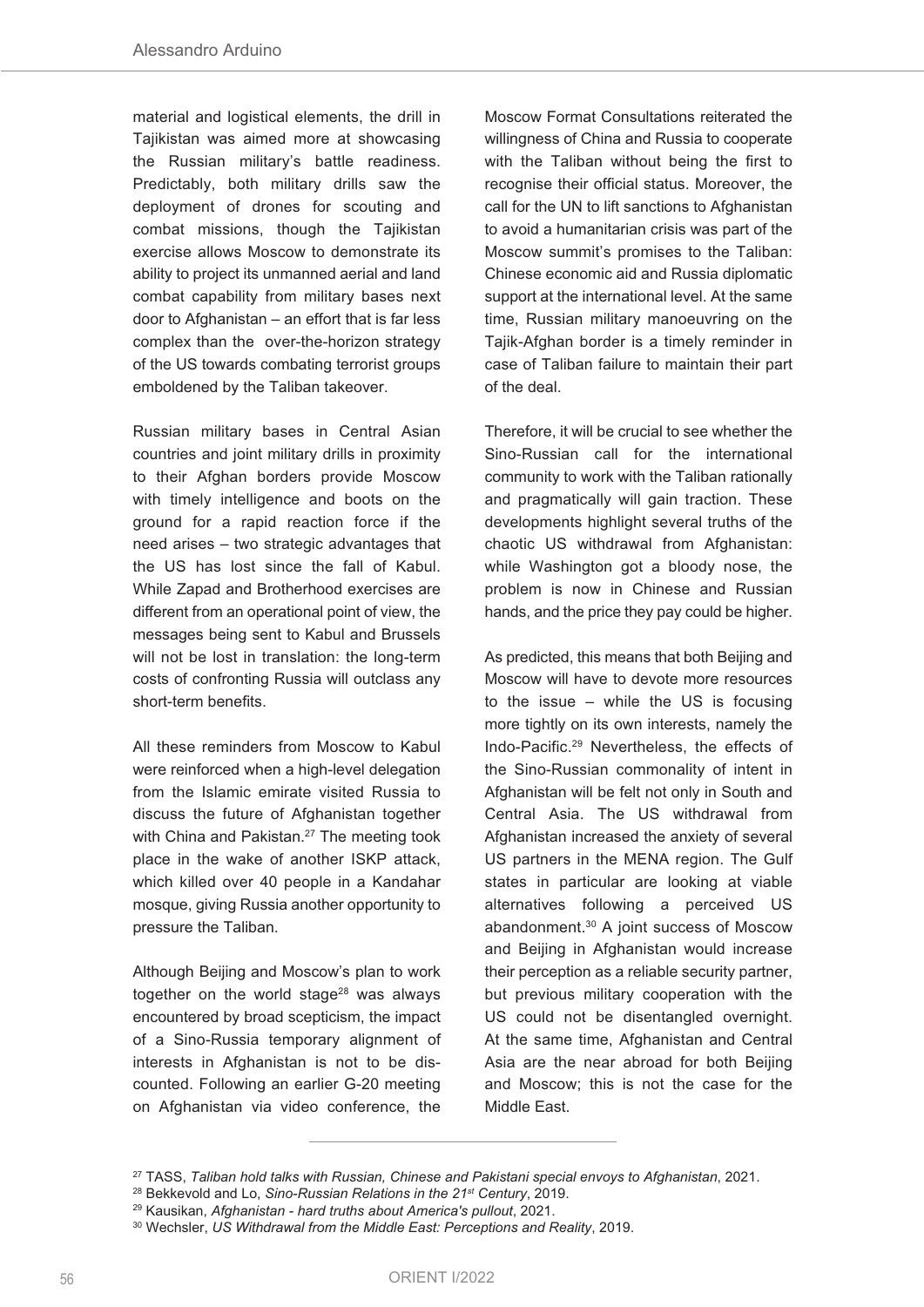Finally, the evolution of the situation in Kabul also reveals that both Beijing and Moscow will continue to stick to their playbook in tackling nettlesome issues: the former will continue to throw money at the problem, while the latter's solution is to hurl more men and metal at it.

## **IV. Conclusion**

The July 2021 killing of 10 Chinese workers near Pakistan's Dasu power plant, not far from the Afghan border, showcased how violent spillovers from Afghanistan could derail Chinese investments in the region. The increasing attacks against Chinese workers and infrastructure related to the CPEC exposed how uncertainty and insecurity cannot be tamed by just throwing money at the problem.

Deploying the People's Liberation Army or even sending the People's Armed Police into Afghanistan is certainly not an option for Beijing. It is not just a matter of China's decades-old principle of non-interference; Chinese government officials and analysts $31$ are adamant that Beijing will not step into the "graveyard of empires."32 Just months before the Taliban's swift advance, Wang Yi toured the region, attending an SCO summit in Dushanbe and holding bilateral talks in Uzbekistan and Turkmenistan that focused on border security and promoted the idea of an Afghan-led and Afghan-owned solution.

At the time of writing, the deployment of Chinese private security companies (PSCs)<sup>33</sup> as a proxy for indirect security involvement is off the table, not because of a lack of willingness but mainly because these companies lack combat experience. This is unlike

Russia, which has battle-tested private military companies (PMCs), such as the Wagner group, which could be deployed in Afghanistan to allow Moscow some degree of public deniability while avoiding another entanglement in an Afghan quagmire. While deploying such companies is an option, it is unlikely Moscow will do so. In China's case, however, if China begins to invest in Afghanistan, it is likely to deploy Chinese PSCs to protect its investments. 34

Chinese PSCs have a modest footprint in Tajikistan and Kyrgyzstan, which is related to protecting Chinese mining operations in the region in the presence of moderate risk; <sup>35</sup> their presence does not constitute a grand strategy of using PSCs as a proxy for a security presence on Beijing's part. Unlike Russian PMCs, Chinese PSCs lack equipment and battle-tested combat capabilities, although they provide valuable intelligence to Beijing. In Central Asia, Chinese PSCs adopt the same modus operandi that is applied throughout the BRI: entering into joint ventures with local security providers and training local armed guards to work inside Chinese gated infrastructure sites.

Nevertheless, Afghanistan's proximity to China will force Beijing to take steps to protect its BRI-related investments in the region. Chinese state-owned enterprises already operating in Afghanistan could embark on modest expansion<sup>36</sup> drawing on the security services provided by a selected number of Chinese PSCs, probably the ones that are already operating in Pakistan from Islamabad to Lahore. If their operating procedure replicates the one adopted in Pakistan, their security footprint will be even

<sup>36</sup> Pantucci, *The myth of Chinese investment in Afghanistan*, 2021.

<sup>31</sup> Jiadong, *China will not fall into 'Afghan trap' as other powers have bitterly learned*, 2021.

<sup>32</sup> Kung, *China's Tang Dynasty and Afghanistan: The Graveyard of Empires*, 2021.

<sup>33</sup> Arduino, *China's Private Army: Protecting the New Silk Road*, 2018.

<sup>&</sup>lt;sup>34</sup> Author's interview with Chinese PSC contractors, September 25, 2021.

<sup>35</sup> Yau and van der Kley, *The Growth, Adaptation and Limitations of Chinese Private Security Companies in Central Asia*, 2020.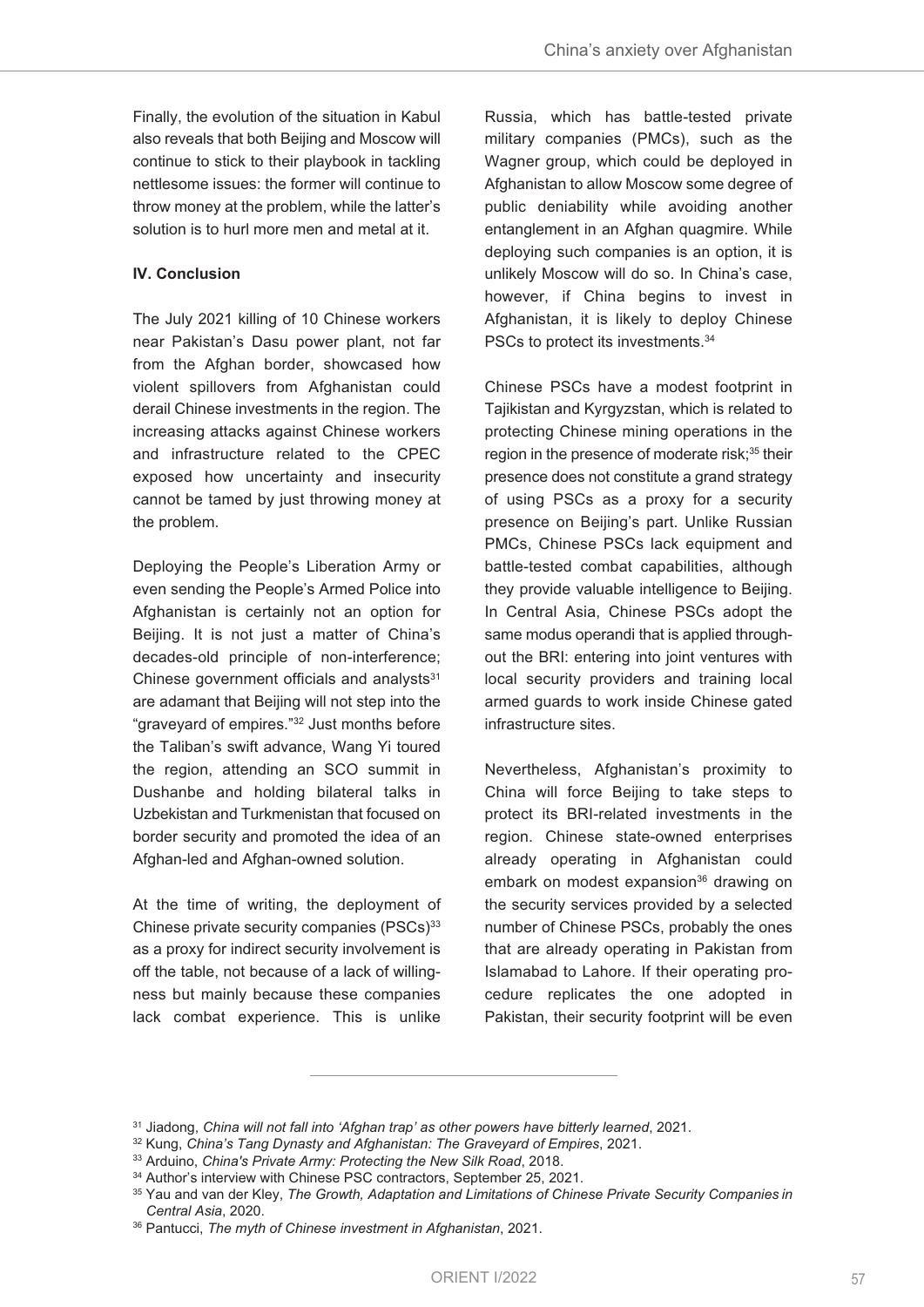smaller than that in Central Asia, limited to a few unarmed Chinese security managers who operate as links between locally contracted armed militia and Chinese workers housed in gated compounds.

The prospect of the BRI reaching Kabul in the short term is unlikely. Nevertheless, Beijing's approach to the return of the Taliban in Kabul differs substantially from 1996, when China refused to recognise the Islamist group and closed its embassy in the Afghan capital. This time the promise of future economic development could buy Beijing some time in dealing with the Taliban, as the security

problems likely to be encountered in a fullfledged involvement in the reconstruction of Afghanistan will be ten times more than those already encountered along the CPEC. Like several countries in the Middle East and North Africa region, Afghanistan has high expectations of Chinese support to bail it out of its desperate situation. At the same time, substantial amounts of financial support from Beijing could compromise the Islamist credentials of the Taliban leadership and will probably also come with the kind of bill that Beijing has been presenting from Turkey to the Far East 37: their stance on the return of the Uygurs to China.

## *Reference list*

AL JAZEERA, ''Pakistan urges Taliban to start peace talks with Afghan gov't 20," August 25, 2020, https://tinyurl.com/52sy9vcr.

AL JAZEERA, "Qatar to act as US diplomatic representative in Afghanistan," November 12, 2021, https://tinyurl.com/kvu3vher.

ALLISON, ROY, "Protective Integration and Security Policy Coordination: Comparing the SCO and CSTO," *The Chinese Journal of International Politics* 11 (3:2018), 297-338.

ARDUINO, ALESSANDRO, ''Kabul drone strike exposes myth of Joe Biden's 'over the horizon' war on terror," *South China Morning Post*, September 29, 2021, https://tinyurl.com/4e49bfss.

ARDUINO, ALESSANDRO, *China's Private Army: Protecting the New Silk Road* (Singapore: Palgrave Pivot, 2018).

ARDUINO, ALESSANDRO, RAFFAELLO PANTUCCI AND YUE XIAOYONG, "What Are the Implications of US Withdrawal from Afghanistan?," *UK National Committee on China*, September 2021, https://tinyurl.com/yskuz9wv.

ARDUINO, ALESSANDRO, "China and the Taliban – Friends with Benefits," *Middle East Institute Singapore Insights* No. 27, November 9, 2021, https://tinyurl.com/bdfws2y2.

BBC, ''Chinese engineers killed in Pakistan bus blast,' July 14, 2021, https://tinyurl.com/buujrbe7.

BEKKEVOLD, JO INGE AND BOBO LO (EDS.), *Sino-Russian Relations in the 21st Century* (Cham: Palgrave Macmillan, 2019).

CGTN, "China urges Afghan Taliban to fight against ETIM terrorists," September 28, 2021, https://tinyurl.com/shhmjwte.

CLARK, MASON AND GEORGE BARROS, "Russia's Zapad-2021 Exercise," *Institute for the Study of War*, September 17, 2021, https://tinyurl.com/y9776ub3.

DE DANIELI, FILIPPO, "Beyond the Drug-Terror Nexus: Drug Trafficking and State-Crime Relations in Central Asia," *International Journal of Drug Policy* 25 (6:2014), 1235-240.

DORSEY, JAMES, "Initial Taliban Moves Don't Convince Afghanistan's Neighbors of a New Regime," *Responsible Statecraft*, August 17, 2021, https://tinyurl.com/ymmp7kc4.

DORSEY, JAMES, "Initial Taliban moves fail to convince Afghanistan's neighbours," *China-India Brief* No. 188, August 28, 2021, https://tinyurl.com/kh8hed3e.

<sup>37</sup> Dorsey, *Initial Taliban moves fail to convince Afghanistan's neighbours*, 2021.